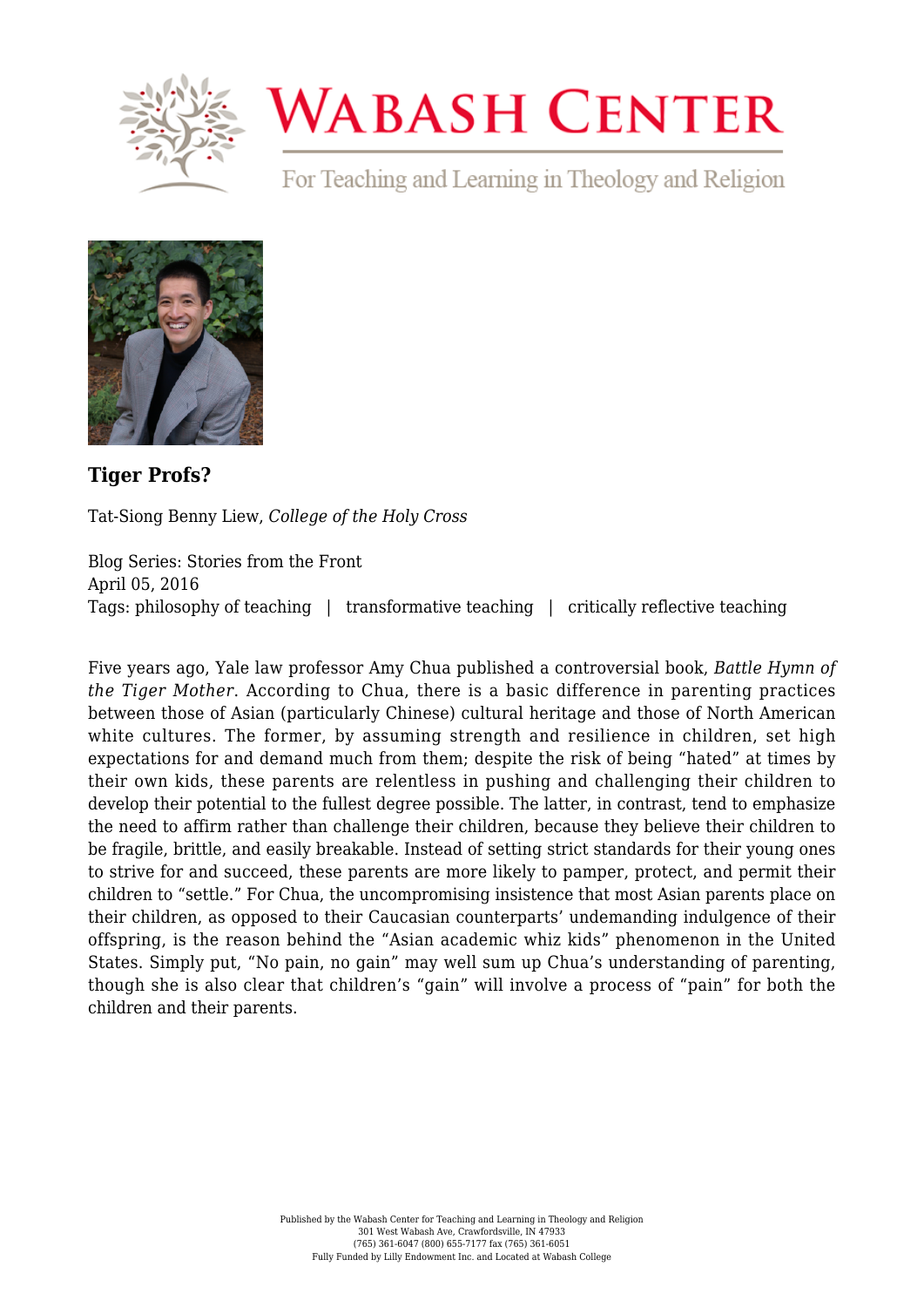

Chua, of course, has been criticized for reinforcing certain

cultural or racial stereotypes, such as that of the hard-working and hard-driving Asian who is hard on oneself and everybody else. She has also been criticized for advocating a parenting practice that puts so much pressure on or perhaps even demands perfectionism from children that is in fact damaging to their self-esteem and wellbeing.

While I never think a teacher can take the place of a parent, I think Chua's book can raise some interesting questions also about teaching practices, especially given the current trend of grade inflation. What do we as teachers expect of our students? How hard am I—are you—willing to push students to help them develop and excel?

Chua suggests that our expectations for students are related to our assumptions about them as durable or delicate people. Better than what we assume is what we actually *know* about our students, since students in the same school or class, like children from the same family, are not all cut from the same cloth; they may have different temperaments, and they may find themselves facing various situations in their lives as students. What if I know how much employment and/or family responsibilities a particular student has to juggle alongside his or her academic pursuits? Should I adjust my expectations for Division 1 student-athletes whom I know to be tough-minded and strong-willed but obligated to or perhaps personally inclined to spend more of their daily hours on the practice field than on classroom assignments?

Without dismissing the importance of being humane and understanding or the reality of personal style and preference, I want to underscore our role as teachers, particularly as